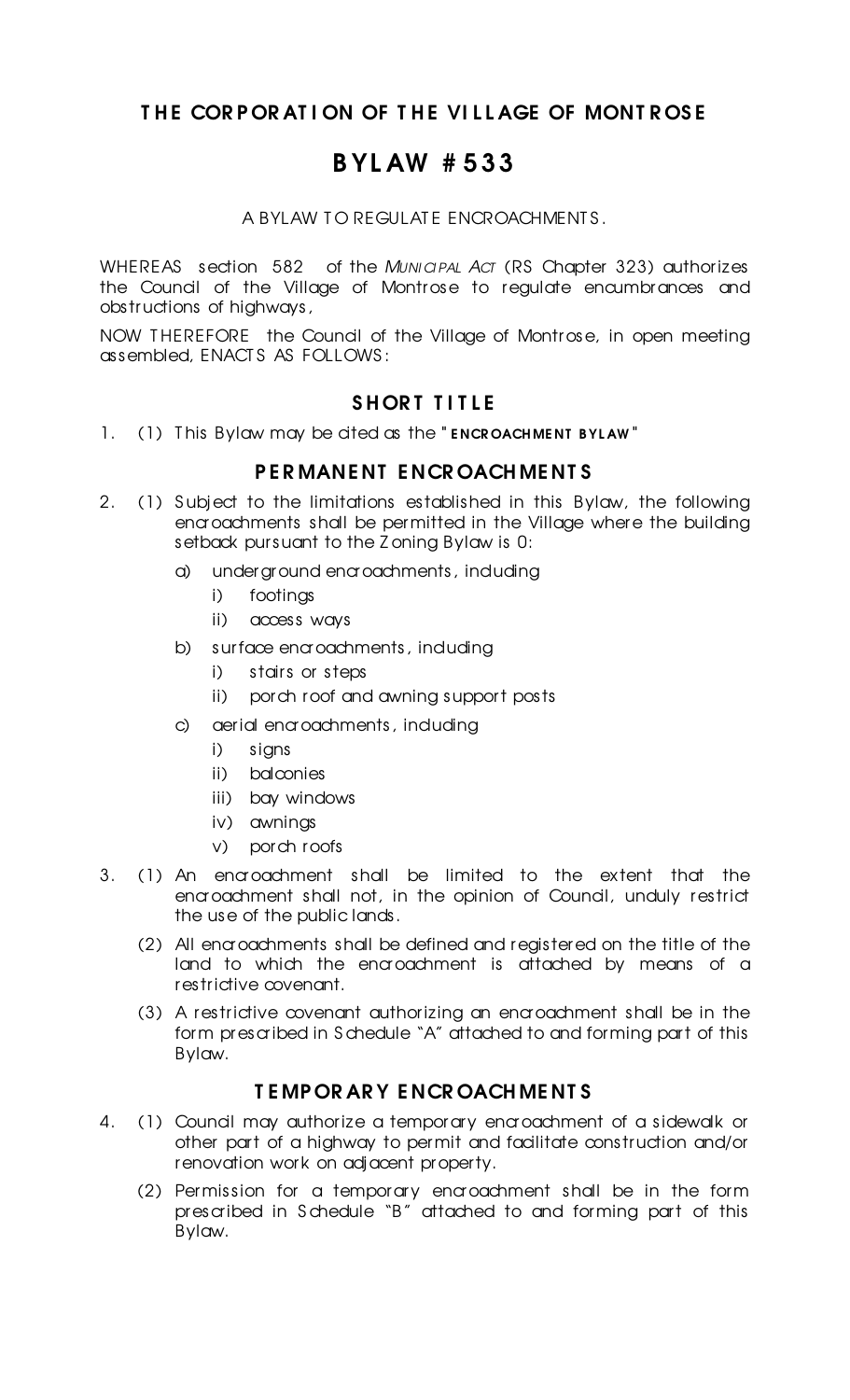# FEES & COSTS

- 5. (1) The fee payable to the Village for a permanent encroachment shall be a one-time nominal fee of ten dollars (\$10.00).
	- (2) T he fee payable to the Village for a temporary encroachment shall be a one-time nominal fee of twenty-five dollars (\$25.00).
	- (3) An applicant for an encroachment shall be responsible for all legal, survey, registration and associated cost of a restrictive covenant.

## U NL AW F U L E NCR OACH ME NT

- 6. (1) An encroachment not secured by a restrictive covenant on or after the adoption of this Bylaw shall be deemed to be an unlawful encroachment and shall be subject to an order or removal pursuant to the provisions of the *MUNI CI PAL ACT .*
	- (2) An encroachment shall be maintained at all times in full compliance with all building regulations applicable in the Province of British Columbia and, where a building inspector of the Village certifies in a report to Council that an encroachment does not conform to the applicable building regulations, the Council may order the encroachment removed pursuant to the provisions of the *MUNI CI PAL ACT .*

### E NACT ME NT

- 7. (1) If any section, subsection, sentence, dause or phrase of this bylaw is for any reason held to be invalid by the decision of any court of competent jurisdiction, the invalid portion shall be severed and the part that is invalid shall not affect the validity of the remainder.
	- (2) Bylaw 330 "Boulevard Bylaw" is hereby repealed.
	- (3) T his bylaw shall come into full force and effect on the final adoption thereof.

READ A THIRD TIME RECONS I DERED AND FINALLY ADOPTED

READ A FIRST TIME **this 6th day of October, 1998** READ A SECOND TIME  $\frac{1998}{1000}$ 

> <sup>rd</sup> day of November, 1998 this 17<sup>th</sup> day November, 1998

\_\_\_\_\_\_\_\_\_\_\_\_\_\_\_\_\_\_\_\_\_\_\_\_\_ \_\_\_\_\_\_\_\_\_\_\_\_\_\_\_\_\_\_\_\_\_\_\_\_\_ Mayor **Mayor** Village Clerk

Certified a true copy of Bylaw # 533 as adopted.

\_\_\_\_\_\_\_\_\_\_\_\_\_\_\_\_\_\_\_\_\_\_\_\_\_\_\_\_\_\_\_\_\_\_\_\_\_\_ André Carrel, Village Clerk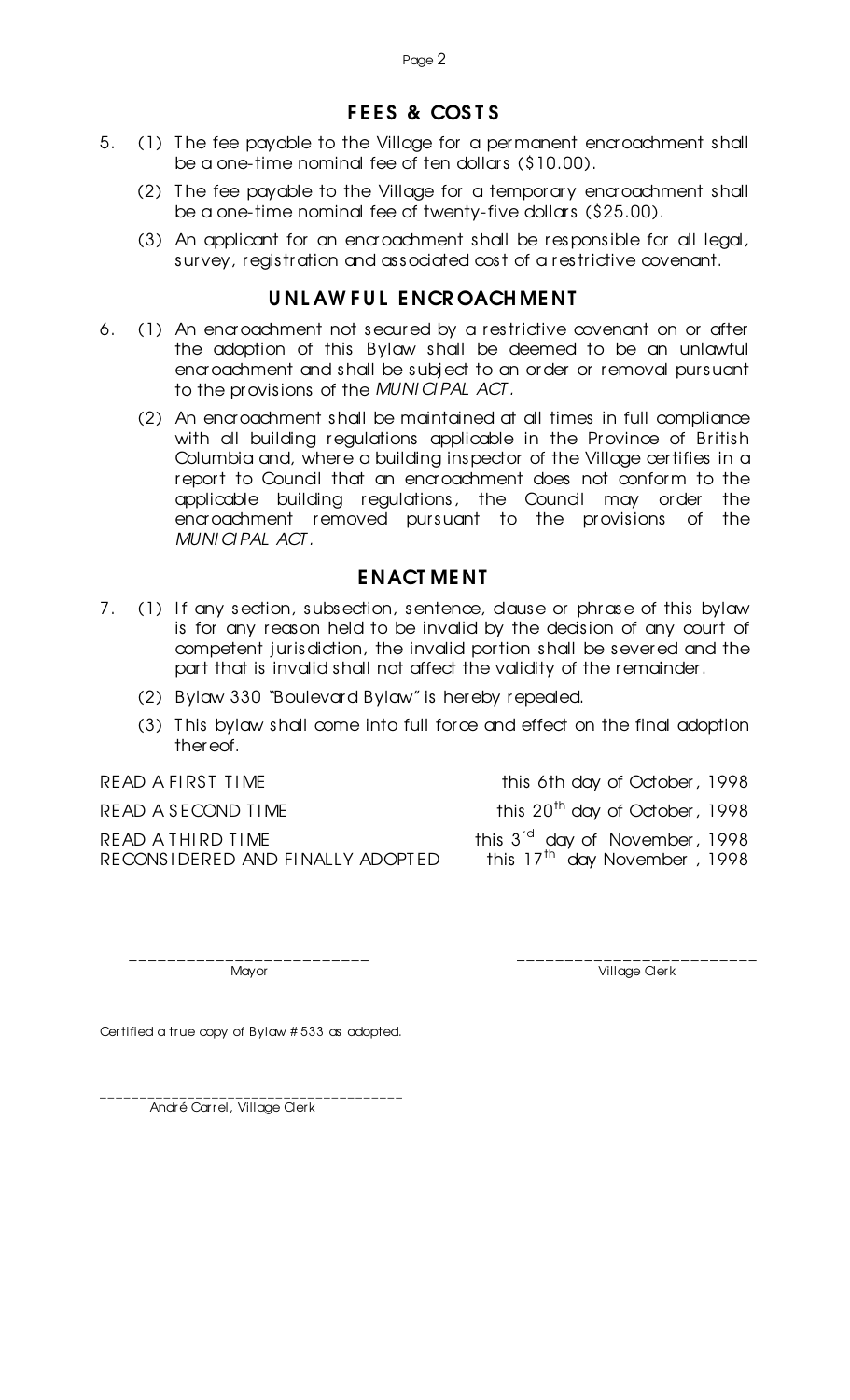#### Page 3

#### THE CORPORATION OF THE VILLAGE OF MONTROSE

# B YL AW # 533

# SCHEDULE "A"

TERMS OF INSTRUMENT - PART 2

#### WHEREAS

- A. The Transferor is the registered owner of the Lands and has requested the T ransferee's permission to have an encroachment, appurtenant to the Lands, on the [*name of street*] street allowance (hereinafter referred to as 'the street allowance') of the T ransferee;
- B. The Transferee has agreed to permit the encroachment, subject to the provisions of this agreement and subject to the provisions of the T ransferee's ENCROACHMENT BYLAW and all amendments thereto;
- C. Section 219 of the *LAND TITLE ACT* provides for a covenant to be registered against title to land in favor of a municipality that the land or any specified portion is not to be built on, or is to be, or is not to be, used in a particular manner.

NOW THEREFORE THIS AGREEMENT WITNESSETH that in consideration of the sum of one dollar now paid by the T ransferor to the T ransferee and other good and valuable consideration (the receipt and sufficiency of which is hereby acknowledged and agreed to by the parties) the parties agree as follows:

- 1. The Transferor covenants and agrees with the Transferee pursuant to Section 219 of the *LAND TITLE ACT*, it being the intention and agreement of the T ransferor that the provisions hereof will be a charge against and run with the Lands, that: the Lands and buildings and structures situated thereon will not be further built on or added to, as the case may be, without the permission of the T ransferee, such permission not to be unreasonably or arbitrarily withheld.
- 2. The Transferor is permitted to construct and maintain an encroachment comprising a (*foundation, stairway, canopy, porch, sign*} encroaching onto the street allowance, which encroachment, including all [*excavation and other*] work now or hereafter performed in connection therewith, are hereinafter collectively called the 'Works'.
- 3. The Transferor hereby grants to the Transferee the full, free and interrupted right, liberty, easement and statutory right-of-way to enter upon the Lands, with or without men, tools and equipment and supplies in order to inspect the Works or to carry out any obligations of the T ransferor in this agreement which the T ransferor fails to fulfill, observe or perform to the satisfaction of the T ransferee.
- 4. The Transferor covenants, at all times, and at its own expense, to keep and maintain the Works in good and sufficient repair to the T ransferee's satisfaction.
- 5. S hould the Works interfere with any access to the street allowance required by the Transferee from time to time, the Transferor will remove such or all of the Works and on such terms, as may be deemed necessary by the Transferee.
- 6. If the Transferor fails to carry out its obligations under the terms of this agreement, the T ransferee may remedy the default but will not be under any obligation to do so, and the T ransferor will, immediately following receipt of any written request, pay to the Transferee the amount of any costs incurred by the T ransferee in so doing.